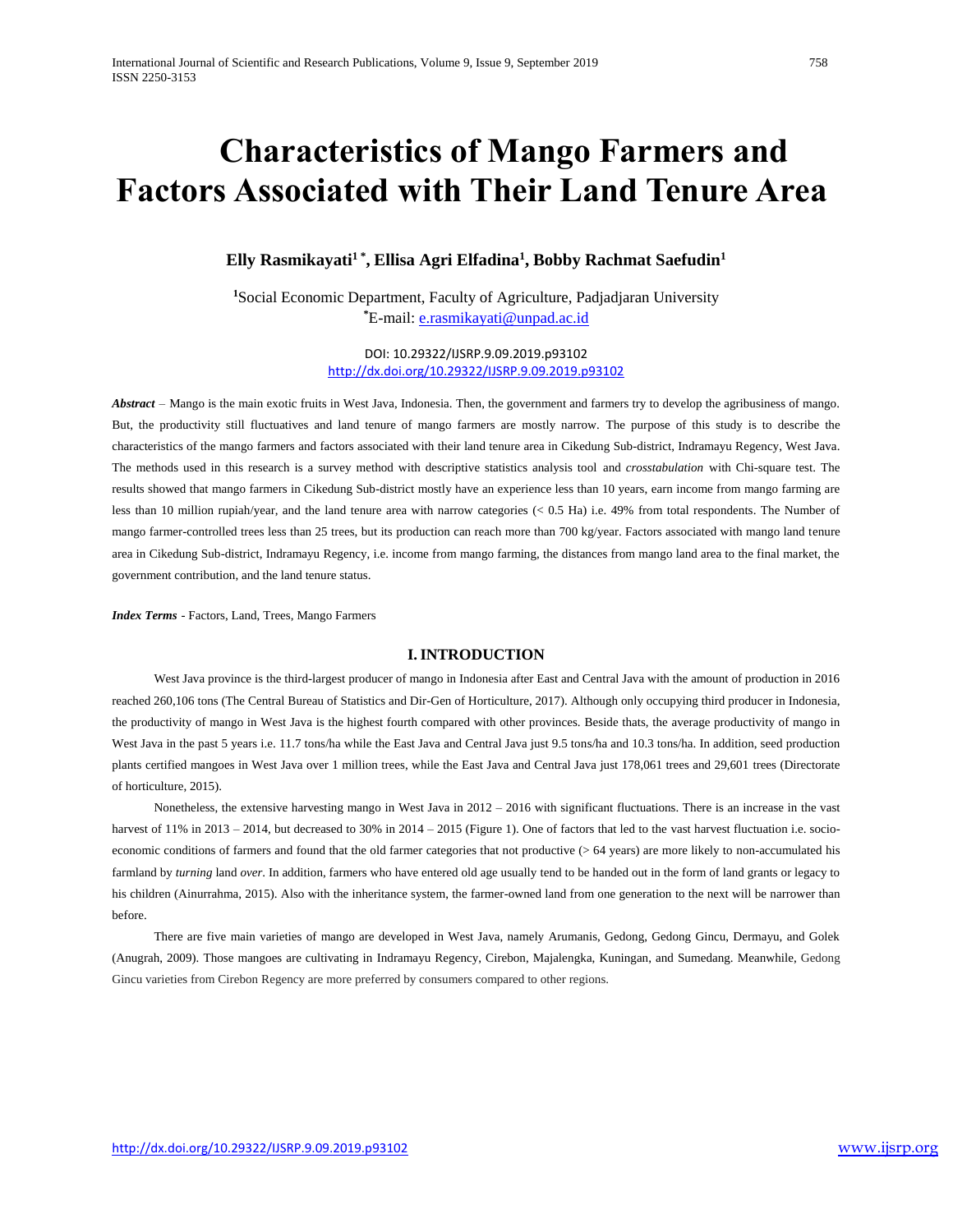

*Source: Central Bureau of Statistics and the Directorate of Horticulture* Figure 1: Mango Harvested Area in West Java Province

Indramayu Regency is the main producer mango in West Java, but the amount of mango production is fluctuated. In the past 5 years (2012 – 2016), Indramayu Regency reached the largest mango production in 2016 with a population of 9,064 tons while the year 2012 only reached 6,851 tons (in numbers, Indramayu Regency 2013 – 2017). An average contribution to the mango production of Indramayu Regency against to national production was given for 5 years by 25% (West Java in numbers, 2013 – 2017) (Figure 2).



Figure 2: Mango Production (tons) in Indramayu Regency

Trend fluctuations in the number of trees and production in Cikedung subdistrict as one of the sub-district production centers in Indramayu regency is quite significant. Production of mango in Cikedung Sub-district in the year 2015 reached 523 tons but in 2016 just 102 tons which means mango production decline has occurred from the year 2015 – 2016 amounting to 80%. Not only the instability of the climate conditions that led to the mango production fluctuations but also the number of mango trees controlled by farmers. A decreasing amount of the mango trees controlled is a fairly significant happens in 2014 – 2015 i.e. amounted to 9%, and the increase also occurred in the amount of 9% in 2014 – 2016 (Figure 3).



Figure 3: The Number of Mango Trees in Cikedung Sub-district

Fluctuations in the number of trees and production contribute to the income of farmers, the availability of mango supply, and the selling price of mangoes at the farm level. Also, it is known that the average income that farmers can receive from mango farming is IDR 20,100,000 -IDR 50,000,000 / year (Rasmikayati's, et al 2017). But in general, farmers' income from mango farming is still very low. In addition, the fluctuation in the number of trees also resulted in the unfulfilled demand for mangoes, especially the Gedong Gincu variety due to the limited availability of production supplies. The selling price of mangoes at the farm level will also fluctuate as a result of fluctuations in the amount of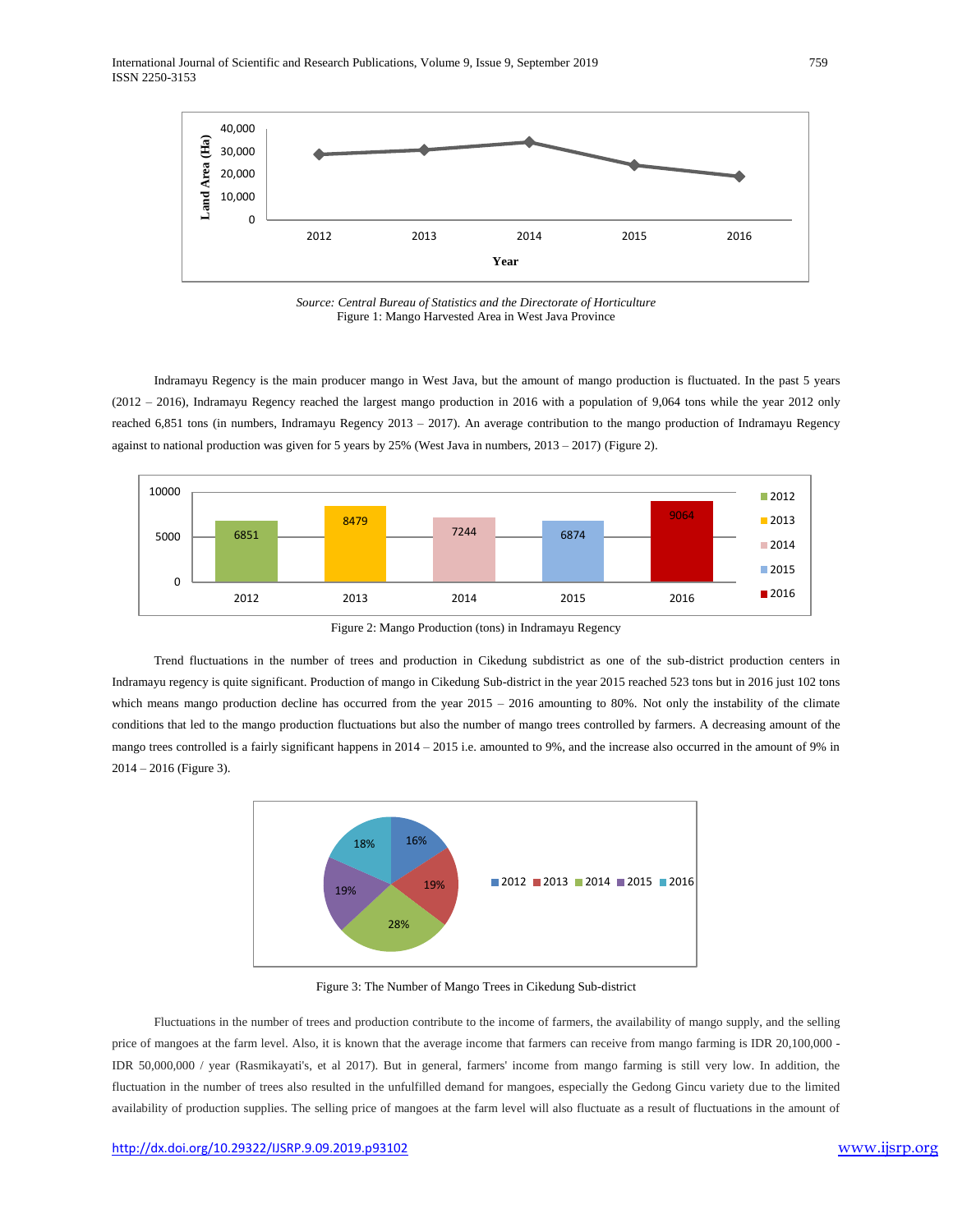production. This is happened because there is no simultaneously harvest time. So in the best harvest time, mango production will be abundant then selling price drops, and vice versa when the amount of mango production is limited, the selling price will tend to rise or be expensive.

In general, mango land controlled by farmers still narrow  $(≤ 0.5$  Ha) and there are only a few farmers who control land in the medium category  $(0.51 - 2$  Ha) also wide ( $> 2$  Ha). This condition has been going on for years and is hereditary in almost all production center districts in West Java. So, an increasing in land control area is needed in order to going up farmers income.

Based on the background explanation above, this study aims to describe the characteristics of mango farmers and the factors related to the land tenure area of mango farmers' Cikedung Sub-district, Indramayu Regency.

## **II.IDENTIFY, RESEARCH, AND METHODOLOGY**

Design research is quantitative research with *survey methods*. Sampling techniques are used i.e. si*mple random sampling* with a respondent number as many as 130 farmers who cultivate mangoes in farmlands. Data collection is done by using questionnaires and interviews. Furthermore, the analysis of data is descriptive statistics and *cross-tabulation* by Chi-Square test.

## **III. RESULTS AND DISCUSSION**

#### **Characteristics of Mango Farmer Respondents**

The result of this research shows that characteristics of mangoes farmer in Cikedung Sub-district are:

- 1. Mostly mango farmer have an experience less than 10 years
- 2. Their income from mango farming are less than 10 million rupiah/year
- 3. The majority of farmers land tenure area are in narrow categories  $(\leq 0.5 \text{ Ha})$  with their land status are private (Table 1).

Table 1: Mango Land Area Controlled by Farmers

| Land Tenure Area (Ha) | Percent (%) |
|-----------------------|-------------|
| $\leq$ 0.5 (Narrow)   | 49          |
| $0.51 - 2$ (Middle)   | 32          |
| $>$ 2 (Extent)        | 19          |
| Total                 | 100         |

4. The total of trees tenure by farmers mostly less than 25 trees (Table 2).

Table 2: Number of Mango Trees Controlled by Farmers

| Number of Mango Trees | Percent (%) |
|-----------------------|-------------|
| $0 - 25$              | 35          |
| $26 - 50$             | 20          |
| $51 - 100$            | 13          |
| $101 - 200$           | 11          |
| > 200                 | 21          |
| Total                 | 100         |

This is in line with the research of Kusumo, R.A.B., E. Rasmikayati., and Mukti, G. W (2018) that the characteristics of the mango farmer consist of farmers with the average age of 52.4 years (productive), last level education of elementary school, have an experience of mango farming less than 10 years and namely a farm farmer (farmer with the possession of mango tenure trees of less than 100 trees).

Mangoes productivity is a comparison between crops (production) and land area or a number of mango trees. The productivity value can be translated as the ability of a plant or a mango tree to produce a fruit. This means that if the mangoes productivity higher than before thus indicates that the tree has been able to develop optimally with excellent maintenance by farmers.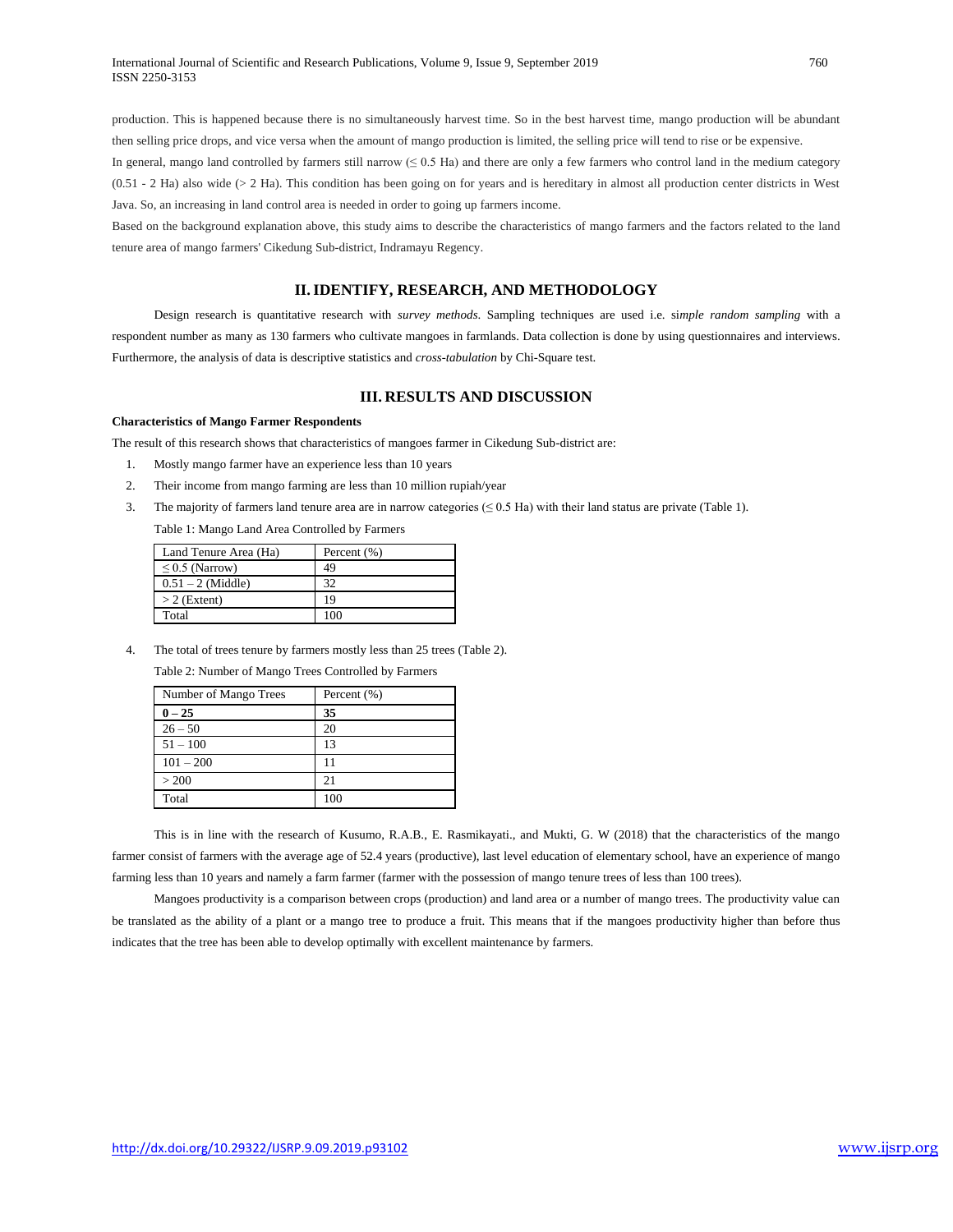

Figure 4 : Mango Productivity (Kg)

Figure 4 shows that the mango tree that is cultivated by the majority of farmers has been able to produce productivity of more than 700 kg/tree/year in their farmland. This productivity in general better than other results such as the research of Supriatna (2005) only 500 kg/tree/year. But, the result of observation by Research and Development of Agriculture (2008) has the similar mangoes productivity is around 500 – 1000 kg/tree/year.

#### **Factors Associated with the Mango Land Tenure Area**

Factors associated with the mango farmers land tenure area in Cikedung Sub-district are analyzed using the crosstabulation by Chisquare test. There is the free variable (*x*) that will be linked or associated with the variable *y* in order to obtain a conclusion. The analyzed variable *x* i.e. age, level of education, income, experience of farming, land tenure status, access to mango cultivating information, access to marketing information, access to information on climate change, access to farming credit, the government's contributions, outreach, social networks, and the distance from farm to the final market. While the variable *y* in this research is the mango farmers land tenure area.

The hypothesis that used in this study is:

 $H_0$ : There is no relationship between the land tenure area with the variable  $x$ 

 $H_1$ : There is a relationship between the land tenure area with the variable *x*.

Decision criteria in this analysis i.e. if the value of Asymp Sig/significance (the p-value)  $< 0.05$  then  $H_0$  is rejected and otherwise, the value of Asymp Sig/significance (p-value)  $> 0.05$  then  $H_0$  are received.

| Variable                                             | Asymp Sig Value | <b>Official Statement</b> |
|------------------------------------------------------|-----------------|---------------------------|
| Age                                                  | 0.648           | ۰                         |
| Level of Education                                   | 0.359           | $\overline{\phantom{a}}$  |
| <b>Income</b>                                        | 0.001           | <b>Correlation</b>        |
| <b>Mango Farming Experiences</b>                     | 0,366           |                           |
| Distance from Mangoes Land Area to the Final Markets | 0,002           | Correlation               |
| Social Network                                       | 0,661           |                           |
| Access to Mango Cultivation Information              | 0.930           | ٠                         |
| Access to Climate Change Information                 | 0.189           |                           |
| Access to Marketing Information                      | 0,594           |                           |
| <b>Access to Farming Credit</b>                      | 0.281           | $\overline{\phantom{a}}$  |
| <b>Government Contribution</b>                       | 0,005           | <b>Correlation</b>        |
| Outreach                                             | 0.059           |                           |
| <b>Land Tenure Status</b>                            | 0.009           | <b>Correlation</b>        |

Table 3 : The Results of the Chi-square Test Analysis for Factors Associated with the Mangoes Land Tenure Area

Official Statement:  $\alpha = 0.05$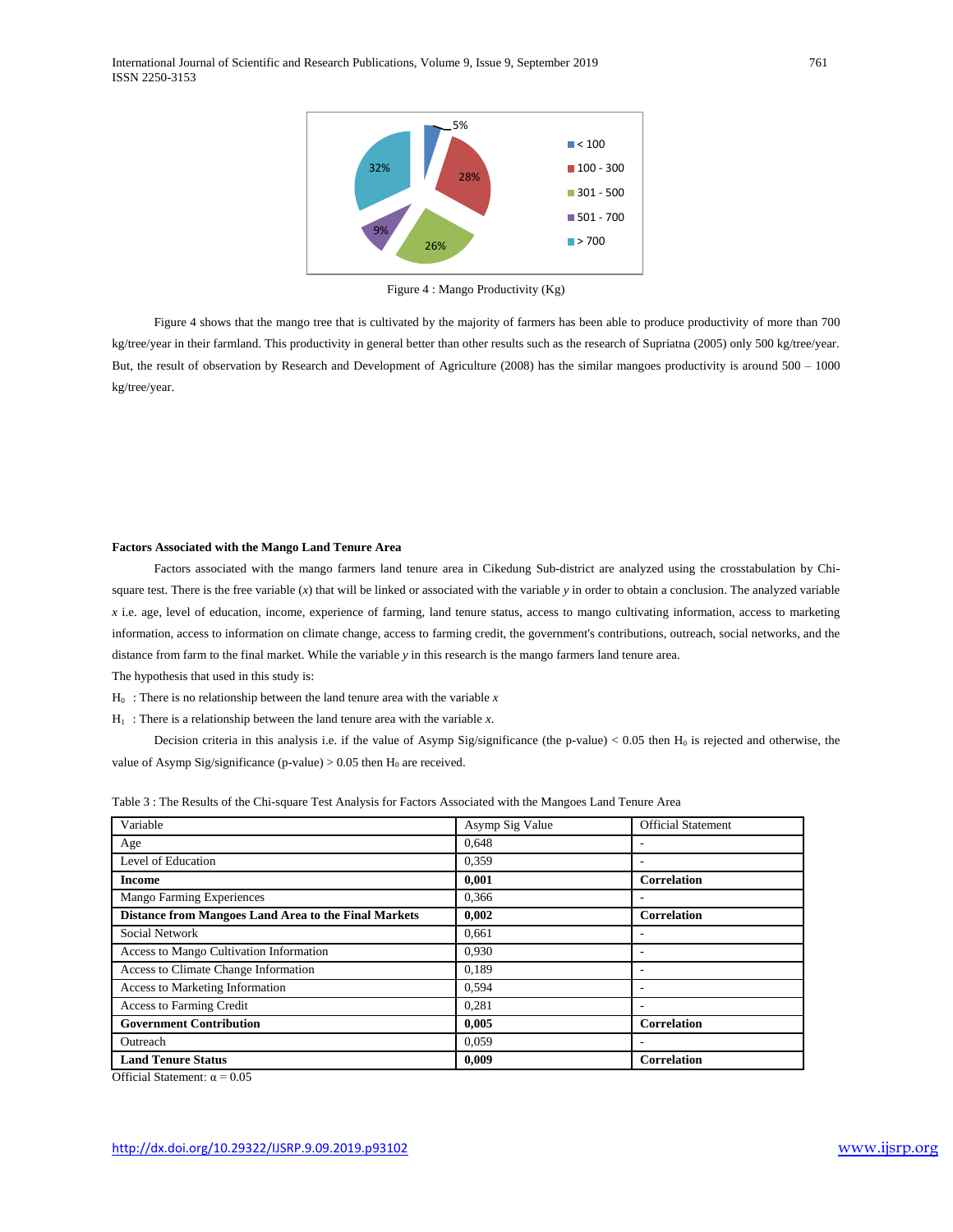Crosstab analysis results in Table 3 shows that the variable *x* as income, the distance from mangoes land area to the final market, the government contribution, and the land area status has a value of Chi-square smaller than α so that it becomes a factor that closely related to the mango farmers land tenure area. While the variables age, level of education, mango farming experiences, social networks, access to mango cultivating information, access to climate change information, access to credit of farming, access to marketing information, and outreach has no relation or relatedness significantly with the land tenure area.

The existence of significance between farmers income variable with the land tenure area means getting bigger earned income of farmers from mango farming will be increasingly greater interconnectedness of these variables with mango land area. Might be, farmers who having the extent land tenure area will have greater reduction of agriculture production facilities i.e. pesticide. This results in line with Ukoha, *et.al* (2014) and Chendo., *et.al* (2014) also found that the income variable can significantly affect to the land farmer household controlled.

Based on Table 4, known that the majority of farmers with a narrow land area category ( $\leq 0.5$  Ha) getting income from mango farming  $\leq$ 10 million rupiah per year. The majority of farmers with the extent land area category (more than 2 Ha even reach 25 Ha) earn income more than 100 million rupiah even up to 1 billion rupiah per year from the activity of mango farming. Whereas, for farmers with the middle mango land area category is earns income was less than 10 million rupiah/year and there are gets more than 100 million rupiah/year. That depends on the condition and productivity of mango tree in their land acquisition.

|                    |                   | Income Level of Mango Farming (%) |                                                      |                |              |  |
|--------------------|-------------------|-----------------------------------|------------------------------------------------------|----------------|--------------|--|
| Land Area Category | $\leq 10.000.000$ |                                   | $10.000.001 - 50.000.000$ $50.000.001 - 100.000.000$ | $-100.000.000$ | Total $(\%)$ |  |
| Narrow             |                   |                                   |                                                      |                | нo           |  |
| Middle             |                   |                                   |                                                      |                |              |  |
| Extent             |                   |                                   |                                                      |                |              |  |
| Total $(\%)$       | 38                |                                   |                                                      |                | 100          |  |

Table 4 : Farmers Income from Mango Farming in Terms of Land Tenure Area

In conclusion, increasingly widespread the land area that is controlled by farmers, the greater income will be accepted. The analysis results also correspond to the opinions expressed by Winarso (2012) that the level of household income-based farmland, one of which is determined by how much the level mastery of the land area. The greater the land that was occupied, then the relative levels of income will be higher, and likewise vice-versa.

The distance from mango land area to the final market significantly produce decisions i.e. there is a relationship/correlation with the mango land tenure area. The analysis results are aligned with research conducted by Ukoha, *et.al* (2014) that significantly location or distance of agricultural lands may affect the mastery of farmers land household. It is assumed, the closer the distance from farm to final market it will more likely farmers with a level of mastery of the spacious grounds and uniforms, and likewise vice-versa.

|                    | Distances to the Final Market (%) |              |              |              |         |              |
|--------------------|-----------------------------------|--------------|--------------|--------------|---------|--------------|
| Land Area Category | $< 10$ Km                         | $10 - 20$ Km | $21 - 30$ Km | $31 - 40$ Km | > 40 Km | Total $(\%)$ |
| Narrow             | 40                                |              |              |              |         |              |
| Middle             | 20                                |              |              |              |         |              |
| Extent             |                                   |              |              |              |         |              |
| Total $(\%)$       | 68                                |              |              |              |         | 100          |

Table 5 : Distances from Mango Areas to the Final Market in Terms of Land Area

Refer to Table 5, it turns out that the majority of farmers with a narrow land area category ( $\leq 0.5$  Ha) spent the short distance (less than 10 km) from land to the final market, so do with the majority of farmers middle area and extent area category. That is because the majority of the farmers has the mango final market just to the middleman/merchant/gatherer airport located around the neighborhood a place to live. A majority of respondents to the mileage that is close enough to make travel time needed to achieve the final market is also relatively short i.e. just less than 1 hour. The condition of road from the land area to the final market is still far away and not in good condition. Even though, the distances less than 10 km, the road are in bad condition or still in soil road.

In General, the sense of government contributions can be either material or behavior. Material means, assistance, loans and related financial or government involvement in capital, while behavior is actions taken by the government directly who can give positive impact to the community. Contributions or the role of government in this study is associated with material such as price subsidies on agricultural production facilities, grants of agricultural production facilities, loan capital, seed grants, as well as the lease of land area with a low price. With the availability of assistance from the government, especially in rural communities are expected to farmers as agricultural trade is able to increase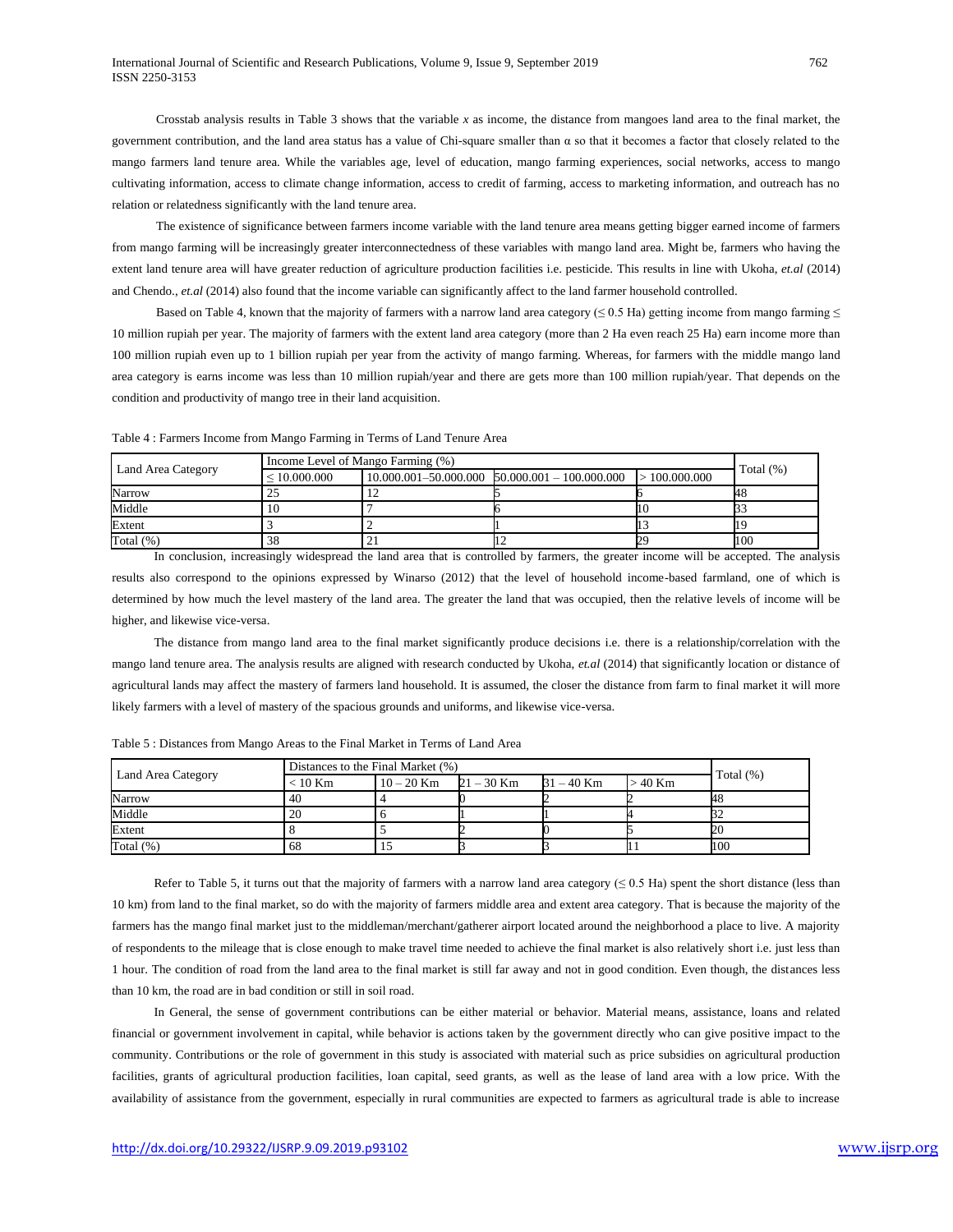productivity and trigger the motivation to perform optimally farming activities. The achievement of such optimization not only focuses on units of the tree/plant but also associated the development scale of farming by increasing of the land tenure area.

Based on the results of Chi-square test analysis note that government contribute variables significantly have relations with the the land tenure area. Assuming, the greater the government contribution with activities of agribusiness mango, it will increasingly influential towards the farmers land tenure area. One form of participation of the government contribution has ever been received by the small percentage of mango farmers in Cikedung Sub-district i.e. outreach and given the seed of mango (Elfadina, E.A., E. Rasmikayati., and B.R. Saefudin, 2019). Also there is often counseling from government especially about fruit fly pests. But for other contributions such as pricing and subsidies or grants, farmers claimed that it never received.

| Land Area Category | The Government Contribution (%) |  |  |  |
|--------------------|---------------------------------|--|--|--|
|                    | Never                           |  |  |  |
| Narrow             | 48                              |  |  |  |
| Middle             | 32                              |  |  |  |
| Extent             | 20                              |  |  |  |
| Total $(\%)$       | 100                             |  |  |  |

Table 6 : The Government Contribution in Terms of Land Area

However, in Table 6 shows that all respondents with a narrow, middle, and extent land area category never received the government contributions in the form of material such as grants capital, subsidies price of agricultural production facilities, or other sources of loan capital. There are indications that the diversity category of farmers land tenure area caused by the limited participation/government support for mango farmers. This leads to farmers must work independently in the activity of mango farming. When the government increasingly vigorous support to farmers in agribusiness mango activities in particular their land, it will most likely mango land tenure area each farmer are increased.

Table 7 : Land Tenure Status in Terms of Land Area Category

| Land Area Category | Status of Land Area (%) |      |         |              |
|--------------------|-------------------------|------|---------|--------------|
|                    | Private                 | Rent | Others* | Total $(\%)$ |
| Narrow             | 39                      |      |         |              |
| Middle             | 20                      |      |         |              |
| Extent             |                         |      |         |              |
| Total $(\%)$       | 68                      | 13   |         | 100          |

Official Statement: Others**\***: consists of 2 land area status (example: private and rental)

There is a significant relationship between the land status with the land tenure area because the proportion of private and narrow land tenure is dominant than other status. Furthermore, farmers who have private and rent land status also greater than farmers who rent only. This is because price of lands rent is still cheap. In addition, tenant owner farmers have more diverse category of land area than the sharecroppers. The land tenure status of farmers not only affects a broad to the land tenure area but also positively correlated with their income. Manatar, *et.al* (2017) found that land tenure status for farmers has a significant relationship with the average income earned by farmers. Farmers with private land tenure status will earn different income than the sharecropper's farmers, and likewise with others.

# **IV. CONCLUSION**

Mango farmers in Cikedung Sub-district, Indramayu Regency ruled that mostly have an experience less than 10 years, earn income from mango farming are less than 10 million rupiah/year, and the land tenure area with narrow categories (< 0.5 Ha). The Number of mango farmer-controlled trees less than 25 trees, but its production can reach more than 700 kg/year. Factors associated with mango land tenure area in Cikedung Subdistrict, Indramayu Regency, i.e. income from mango farming, the distances from mango land area to the final market, the government contribution, and the land tenure status.

### **REFERENCES**

- [1] Ainurrahma, Alfiana. 2015. *Factors that Affect the Mastery of Land Tenure in Lamongan: Analysis of Agricultural Census 2003.*  [Thesis]. Department of Economics, Faculty of Economics and Management, Bogor Agricultural University. Bogor.
- [2] Anugrah, Iwan Setiajie. 2009. *Positioning Commodity Mango as Regional Leading in Agribusiness Systems Policy: Efforts to Unify Institutional Support for the Existence of Farmers*. Jurnal Analisis Kebijakan Pertanian, 7(2): 189 – 211.